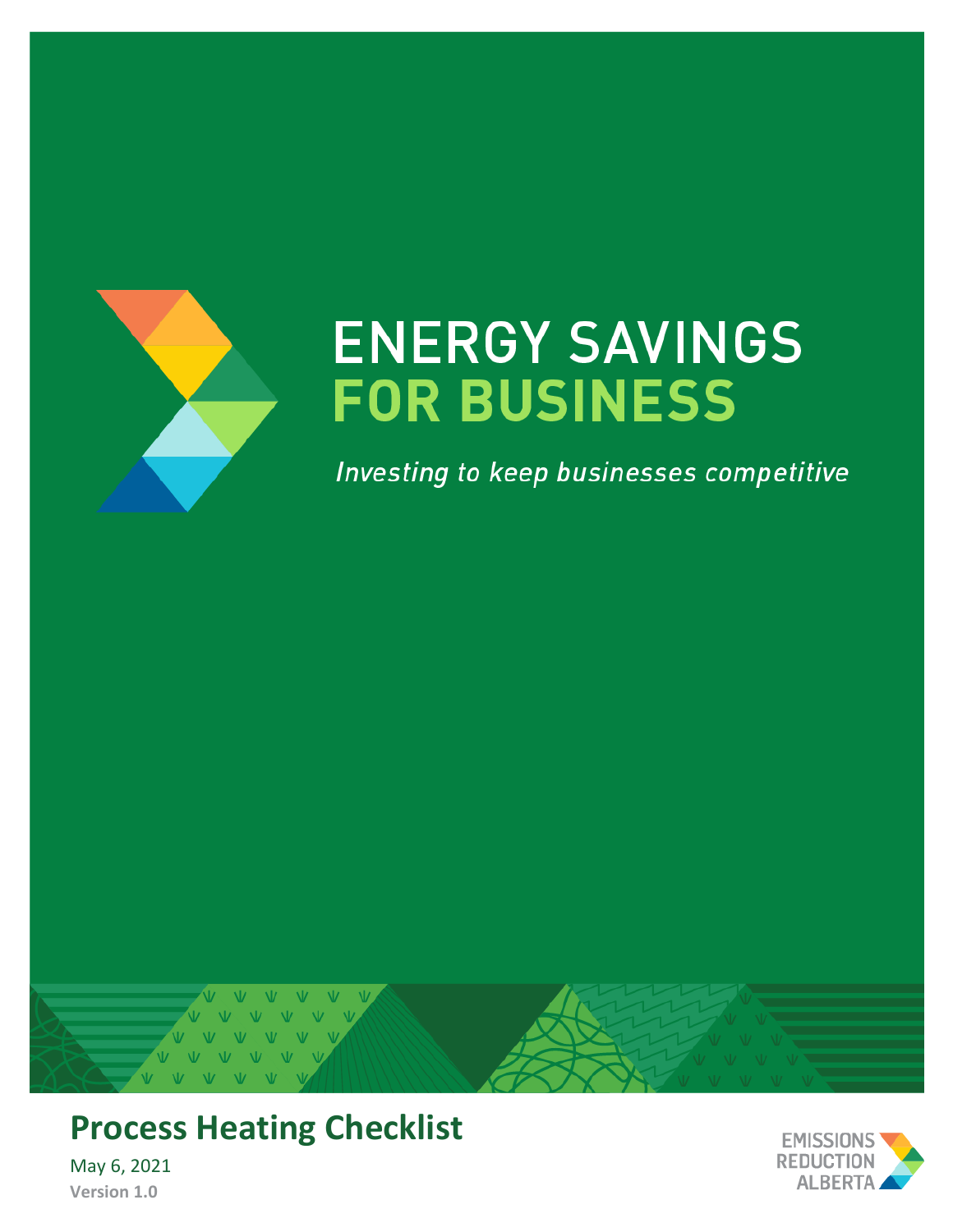## **Table of Contents**

V V V V V V VVVVV  $V = M - W$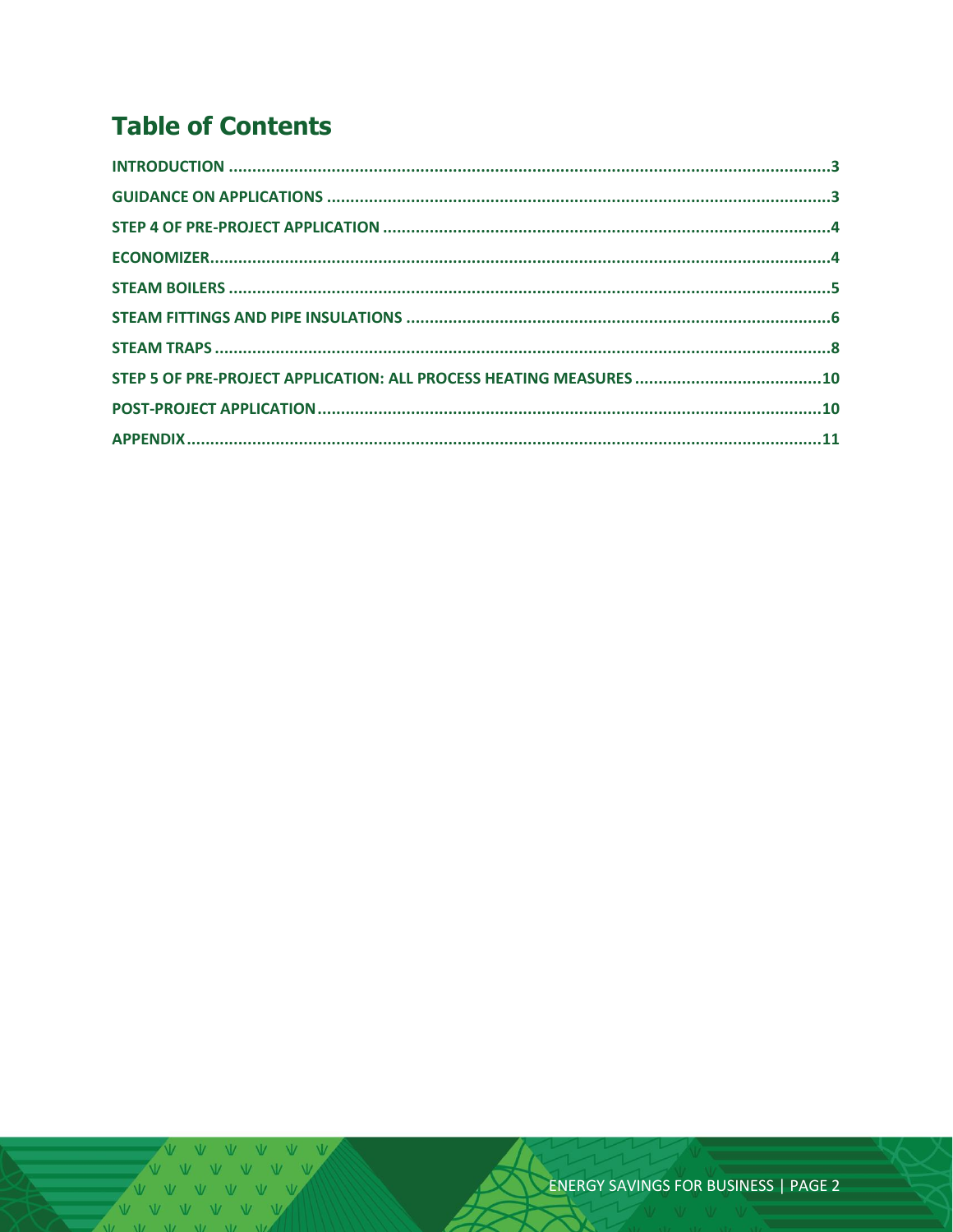#### <span id="page-2-0"></span>**INTRODUCTION**

This document is intended as a guide to support the submission of accurate and complete Process Heating project applications. All applicants with Process Heating should ensure the application meets the Eligibility Requirements set out in the Participant Terms and Conditions, Contractor Code of Conduct and Eligible Measures List. The applicant must submit the requested documentation and answer the questions contained within this document.

This checklist includes guidance for what needs to be entered in each input field at Step 4 and Step 5 of the Application process. Step 5 specifically describes which documents need to be uploaded and their purpose.

#### <span id="page-2-1"></span>**GUIDANCE ON APPLICATIONS**

The following sections provide guidance on Process Heating applications, ensuring that they are complete, accurate and comprehensive.

The applicant and/or contractor will also need to provide the following information in Step 4 and Step 5 of the application submission, as further described in the tables below.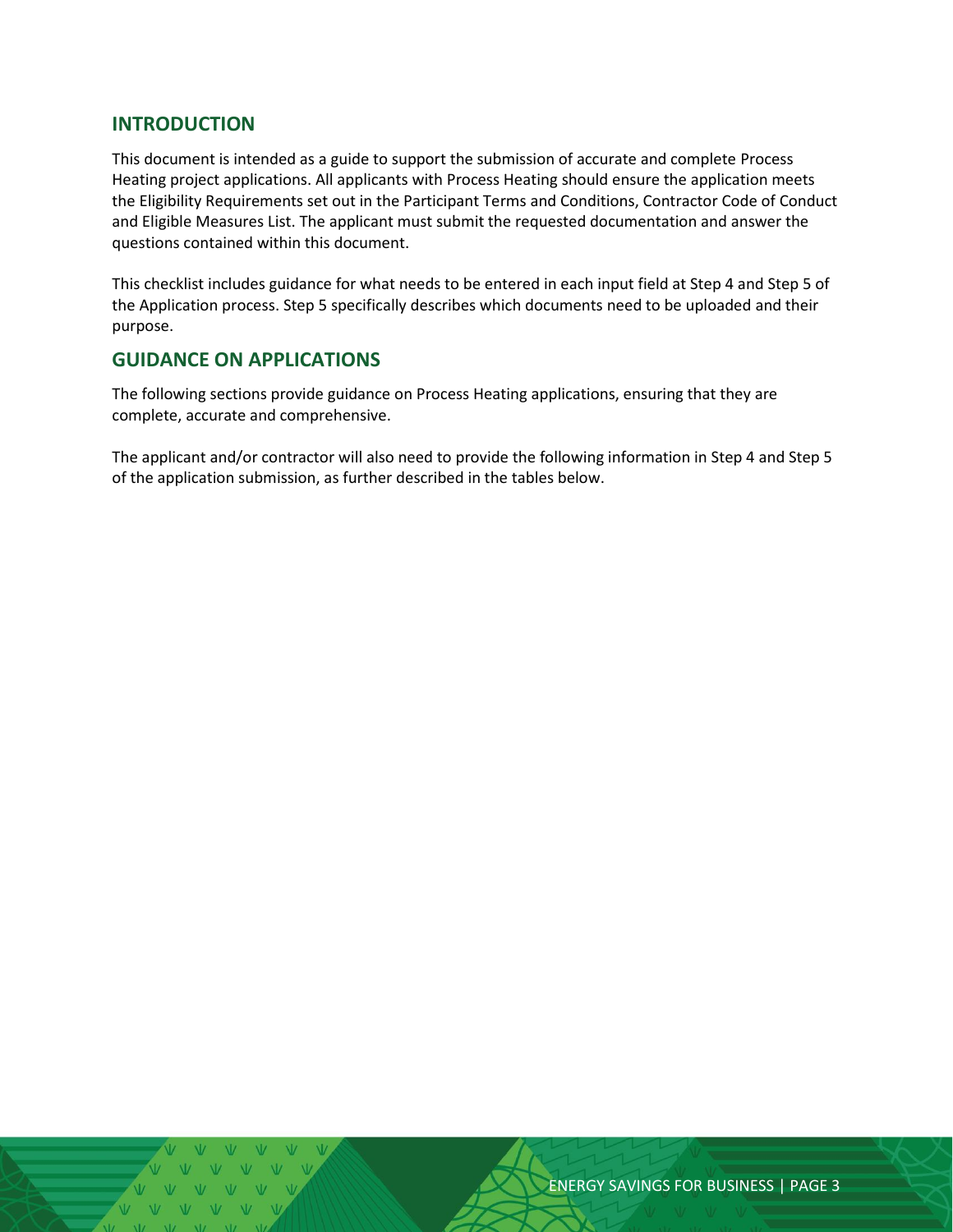### <span id="page-3-0"></span>**STEP 4 OF PRE-PROJECT APPLICATION**

#### <span id="page-3-1"></span>**ECONOMIZER**

- Conventional (Non-Condensing) Economizer
- Condensing Economizer

| <b>Field</b>                          | <b>What to Enter</b>                                             | <b>How Data or Input Provided is</b>     |  |
|---------------------------------------|------------------------------------------------------------------|------------------------------------------|--|
|                                       |                                                                  | <b>Used</b>                              |  |
| Quantity                              | Enter the number of measures                                     | • Used to calculate                      |  |
|                                       | being installed.                                                 | eligible incentive.                      |  |
|                                       |                                                                  | · Post-project QA/QC.                    |  |
| <b>Specification Sheet</b>            | Upload the specification sheet<br>for the measure.               | · Post-project QA/QC.                    |  |
|                                       | Indicate/circle which specific                                   |                                          |  |
|                                       | equipment is being used for the                                  |                                          |  |
| <b>Boiler System Annual Operating</b> | project.<br>Enter annual runtime for                             |                                          |  |
| <b>Hours</b>                          | existing boiler system.                                          | • Estimating energy savings<br>achieved. |  |
|                                       |                                                                  |                                          |  |
| Boiler Input Energy (MBH)             | Enter the total MBH of all                                       | • Estimating energy savings              |  |
|                                       | installed boilers. If any boiler(s)                              | achieved.                                |  |
|                                       | is/are on standby, please                                        |                                          |  |
|                                       | indicate on a separate sheet                                     |                                          |  |
|                                       | and upload it.                                                   |                                          |  |
| Boiler Thermal Efficiency (%)         | Enter average efficiency of all                                  | • Estimating energy savings              |  |
|                                       | operating boilers (exclude the                                   | achieved.                                |  |
|                                       | standbys) but also upload a                                      |                                          |  |
|                                       | separate document showing                                        |                                          |  |
|                                       | efficiency of each installed<br>boiler (including the standbys). |                                          |  |
| <b>Equipment &amp; Material Costs</b> | Enter equipment and material                                     | • Calculate the eligible                 |  |
|                                       | costs as indicated on the                                        | incentive.                               |  |
|                                       | invoice/final quote.                                             | · Post-project QA/QC.                    |  |
| Labour Cost                           | Enter labour costs as indicated                                  | • Calculate the eligible                 |  |
|                                       | on the invoice/final quote.                                      | incentive.                               |  |
|                                       |                                                                  | • Post-project QA/QC.                    |  |
|                                       |                                                                  |                                          |  |
| Design Cost                           | Enter design costs and include                                   | • Calculate the eligible                 |  |
|                                       | all other costs as indicated on                                  | incentive.                               |  |
|                                       | the invoice/final quote.                                         | • Post-project QA/QC.                    |  |

V V V VVV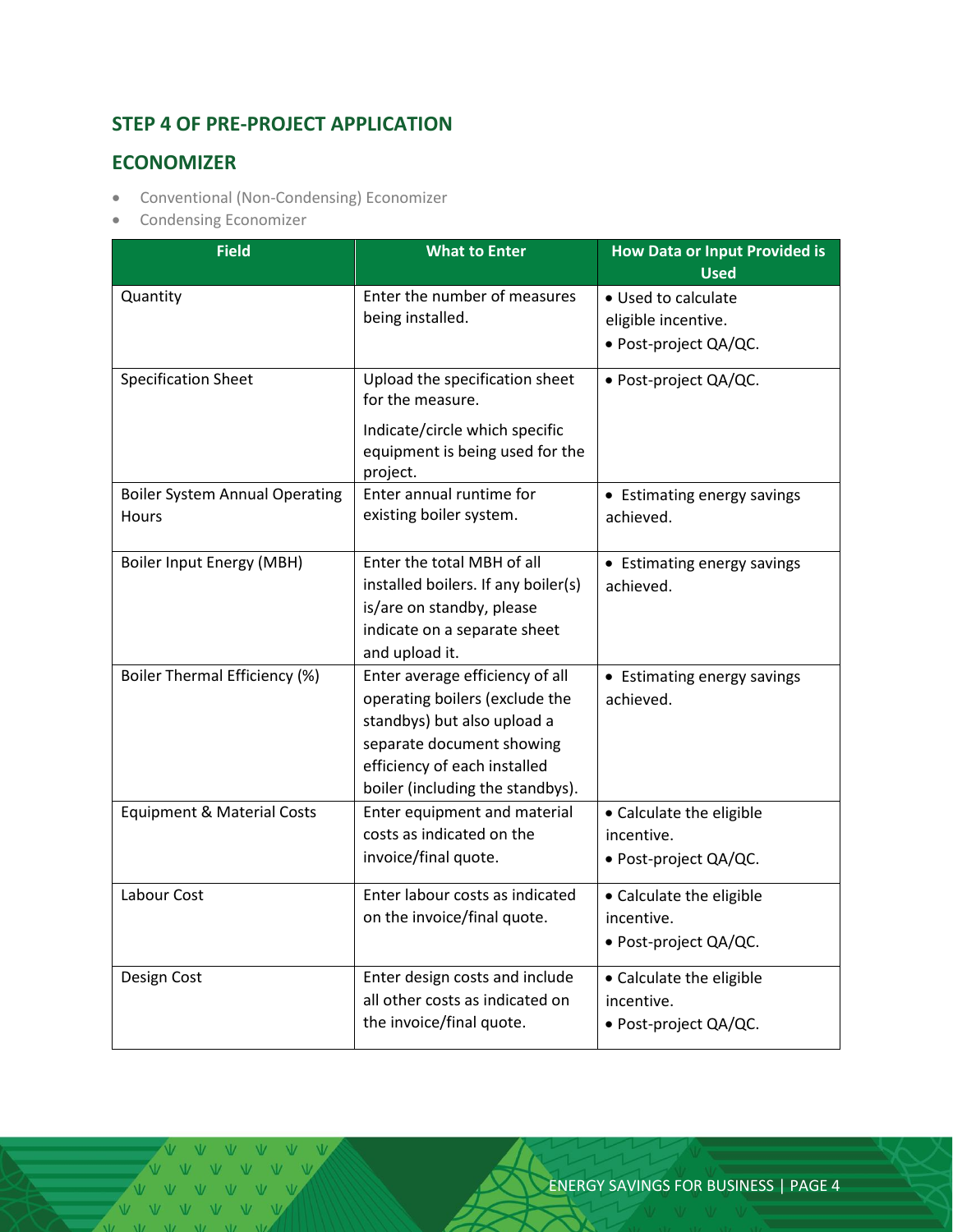#### <span id="page-4-0"></span>**STEAM BOILERS**

| <b>Field</b>                                   | <b>What to Enter</b>                                                                                                                                                                         | <b>How Data or Input Provided is</b><br><b>Used</b>             |  |
|------------------------------------------------|----------------------------------------------------------------------------------------------------------------------------------------------------------------------------------------------|-----------------------------------------------------------------|--|
| Quantity                                       | Enter the number of measures<br>being installed.                                                                                                                                             | • Calculate the eligible<br>incentive.<br>• Post-project QA/QC. |  |
| <b>Specification Sheet</b>                     | Upload the specification sheet<br>for the measure.                                                                                                                                           | · Post-project QA/QC.                                           |  |
|                                                | Indicate/circle which specific<br>equipment is being used for<br>the project.                                                                                                                |                                                                 |  |
| <b>Boiler System Annual Operating</b><br>Hours | Enter annual runtime for<br>existing boiler system.                                                                                                                                          | • Estimating energy savings<br>achieved.                        |  |
| Boiler Input Energy (MBH)                      | Enter the total MBH of all<br>installed boilers. If any boiler(s)<br>is/are on standby, please<br>indicate on a separate sheet<br>and upload it.                                             | • Estimating energy savings<br>achieved.                        |  |
| <b>Boiler Thermal Efficiency (%)</b>           | Enter average efficiency of all<br>operating boilers (exclude the<br>standbys).<br>Upload a separate document<br>showing efficiency of each<br>installed boiler (including the<br>standbys). | • Estimating energy savings<br>achieved.                        |  |
| <b>Boiler Application</b>                      | Select from the list the boiler<br>application:<br><b>Space Heating</b><br><b>Water Heating</b><br><b>Process Heating</b><br>Combination                                                     | • Estimating energy savings<br>achieved.                        |  |
| <b>Equipment &amp; Material Costs</b>          | Enter equipment and material<br>costs as indicated on the<br>invoice/final quote.                                                                                                            | • Calculate the eligible<br>incentive.<br>· Post-project QA/QC. |  |
| Labour Cost                                    | Enter labour costs as indicated<br>on the invoice/final quote.                                                                                                                               | • Calculate the eligible<br>incentive.<br>• Post-project QA/QC. |  |
| Design Cost                                    | Enter design costs and include<br>all other costs as indicated on<br>the invoice/final quote.                                                                                                | • Calculate the eligible<br>incentive.<br>• Post-project QA/QC. |  |

VV V V V V  $V$ V V V V V V V V V  $V = W - W - W$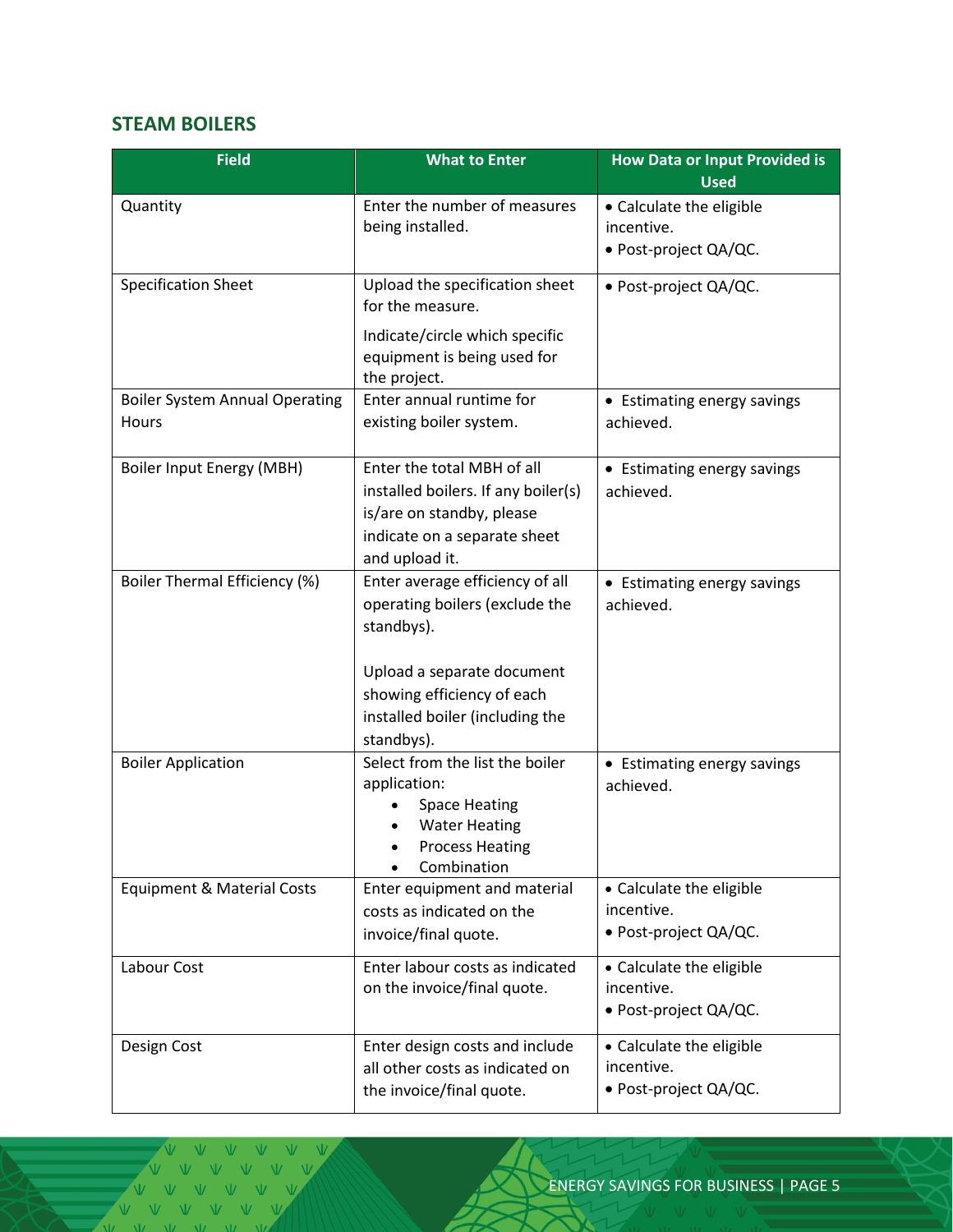#### <span id="page-5-0"></span>**STEAM FITTINGS AND PIPE INSULATIONS**

| <b>Field</b>                                   | <b>What to Enter</b>                                                                                                                                                                         | <b>How Data or Input Provided is</b><br><b>Used</b>                 |
|------------------------------------------------|----------------------------------------------------------------------------------------------------------------------------------------------------------------------------------------------|---------------------------------------------------------------------|
| Quantity                                       | Enter the number of measures<br>being installed.                                                                                                                                             | • Used to calculate<br>eligible incentive.<br>· Post-project QA/QC. |
| <b>Specification Sheet</b>                     | Upload the specification sheet<br>for the measure.<br>Indicate/circle which specific<br>equipment is being used for the<br>project.                                                          | · Post-project QA/QC.                                               |
| <b>Boiler System Annual Operating</b><br>Hours | Enter annual runtime for<br>existing boiler system.                                                                                                                                          | • Estimating energy savings<br>achieved.                            |
| Boiler Input Energy (MBH)                      | Enter the total MBH of all<br>installed boilers. If any boiler(s)<br>is/are on standby, please<br>indicate on a separate sheet<br>and upload it.                                             | • Estimating energy savings<br>achieved.                            |
| Boiler Thermal Efficiency (%)                  | Enter average efficiency of all<br>operating boilers (exclude the<br>standbys).<br>Upload a separate document<br>showing efficiency of each<br>installed boiler (including the<br>standbys). | • Estimating energy savings<br>achieved.                            |
| Pipe Location                                  | Select from the list the pipe<br>location:<br>Indoor (Conditioned<br>Space)<br>Indoor (Unconditioned<br>Space)<br>Outdoor                                                                    | • Estimating energy savings<br>achieved.                            |
| Length of insulation (feet)                    | Enter total length of insulation<br>for diameter selected. For<br>fittings use equivalent pipe<br>length.                                                                                    | • Calculate the eligible<br>incentive.<br>· Post-project QA/QC.     |
| Pipe Diameter (inches)                         | Enter nominal pipe diameter.                                                                                                                                                                 | • Calculate the eligible<br>incentive.<br>• Post-project QA/QC.     |

V V V VVVV VVV  $\sqrt{V}$   $\sqrt{V}$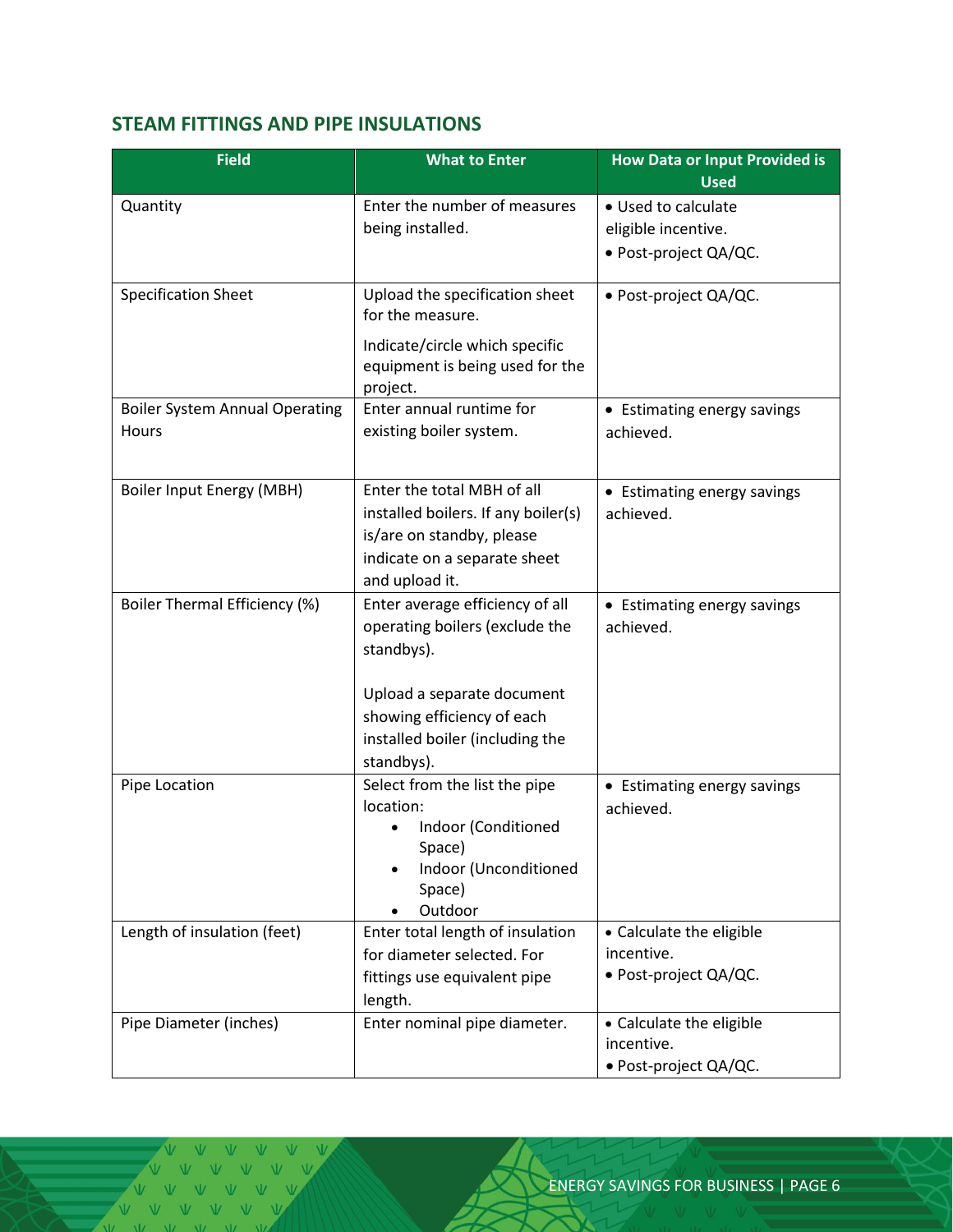| Equipment & Material Costs | Enter equipment and material<br>costs as indicated on the<br>invoice/final quote.             | • Calculate the eligible<br>incentive.<br>• Post-project QA/QC.    |
|----------------------------|-----------------------------------------------------------------------------------------------|--------------------------------------------------------------------|
| Labour Cost                | Enter labour costs as indicated<br>on the invoice/final quote.                                | • Calculate the eligible<br>incentive.<br>• Post-project QA/QC.    |
| Design Cost                | Enter design costs and include<br>all other costs as indicated on<br>the invoice/final quote. | • Calculate the eligible<br>incentive.<br>• Post-project $QA/QC$ . |

ENERGY SAVINGS FOR BUSINESS | PAGE 7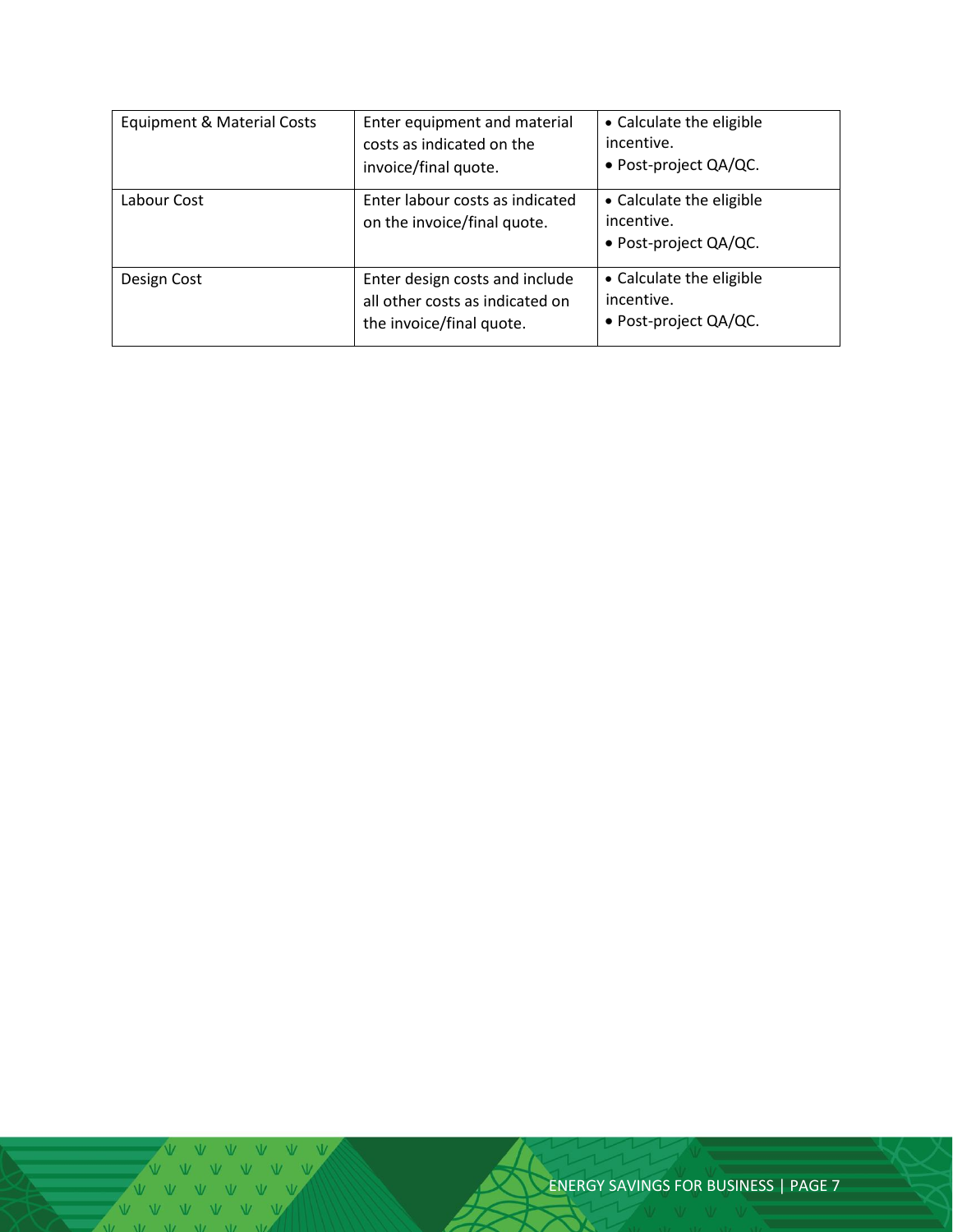#### <span id="page-7-0"></span>**STEAM TRAPS**

| <b>Field</b>                                   | <b>What to Enter</b>                                                                                                                                                                         | <b>How Data or Input Provided is</b><br><b>Used</b>                 |  |
|------------------------------------------------|----------------------------------------------------------------------------------------------------------------------------------------------------------------------------------------------|---------------------------------------------------------------------|--|
| Quantity                                       | Enter the number of measures<br>being installed.                                                                                                                                             | • Calculate the eligible<br>incentive.<br>• Post-project QA/QC.     |  |
| <b>Specification Sheet</b>                     | Upload the specification sheet<br>for the measure.<br>Indicate/circle which specific<br>equipment is being used for the<br>project.                                                          | · Post-project QA/QC.                                               |  |
| Is Steam Saturated or<br>Superheated?          | Select from the list either<br>'Saturated' or 'Superheated'.                                                                                                                                 | · Post-project QA/QC.                                               |  |
| Steam Trap Diameter (inches)                   | Enter steam trap diameter in<br>inches.                                                                                                                                                      | • Used to calculate<br>eligible incentive.<br>· Post-project QA/QC. |  |
| <b>Steam Trap Type</b>                         | Select from the list the steam<br>trap type:<br>Thermostatic<br><b>Mechanical Float</b><br><b>Mechanical Inverted</b><br><b>Bucket</b><br>Thermodynamic                                      | • Estimating energy savings<br>achieved.                            |  |
| <b>Boiler System Annual Operating</b><br>Hours | Enter annual runtime for<br>existing boiler system.                                                                                                                                          | • Estimating energy savings<br>achieved.                            |  |
| <b>Boiler Input Energy (MBH)</b>               | Enter the total MBH of all<br>installed boilers. If any boiler(s)<br>is/are on standby, please<br>indicate on a separate sheet<br>and upload it.                                             | • Estimating energy savings<br>achieved.                            |  |
| Boiler Thermal Efficiency (%)                  | Enter average efficiency of all<br>operating boilers (exclude the<br>standbys).<br>Upload a separate document<br>showing efficiency of each<br>installed boiler (including the<br>standbys). | • Estimating energy savings<br>achieved.                            |  |

V V V V V V V  $\sqrt{V}$   $\sqrt{V}$   $\sqrt{V}$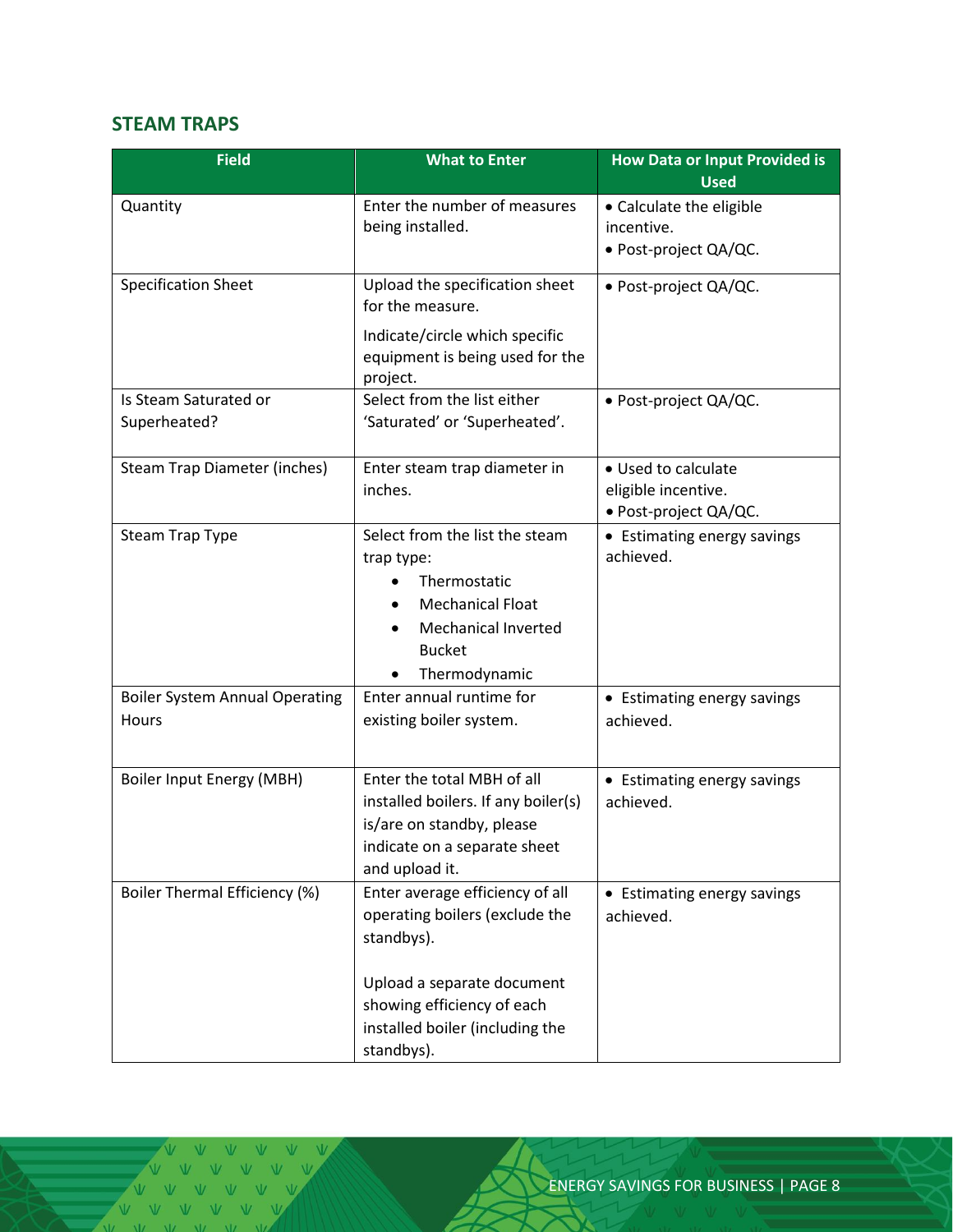| Equipment & Material Costs | Enter equipment and material<br>costs as indicated on the<br>invoice/final quote.             | • Calculate the eligible<br>incentive.<br>• Post-project QA/QC.    |
|----------------------------|-----------------------------------------------------------------------------------------------|--------------------------------------------------------------------|
| Labour Cost                | Enter labour costs as indicated<br>on the invoice/final quote.                                | • Calculate the eligible<br>incentive.<br>• Post-project QA/QC.    |
| Design Cost                | Enter design costs and include<br>all other costs as indicated on<br>the invoice/final quote. | • Calculate the eligible<br>incentive.<br>• Post-project $QA/QC$ . |

ENERGY SAVINGS FOR BUSINESS | PAGE 9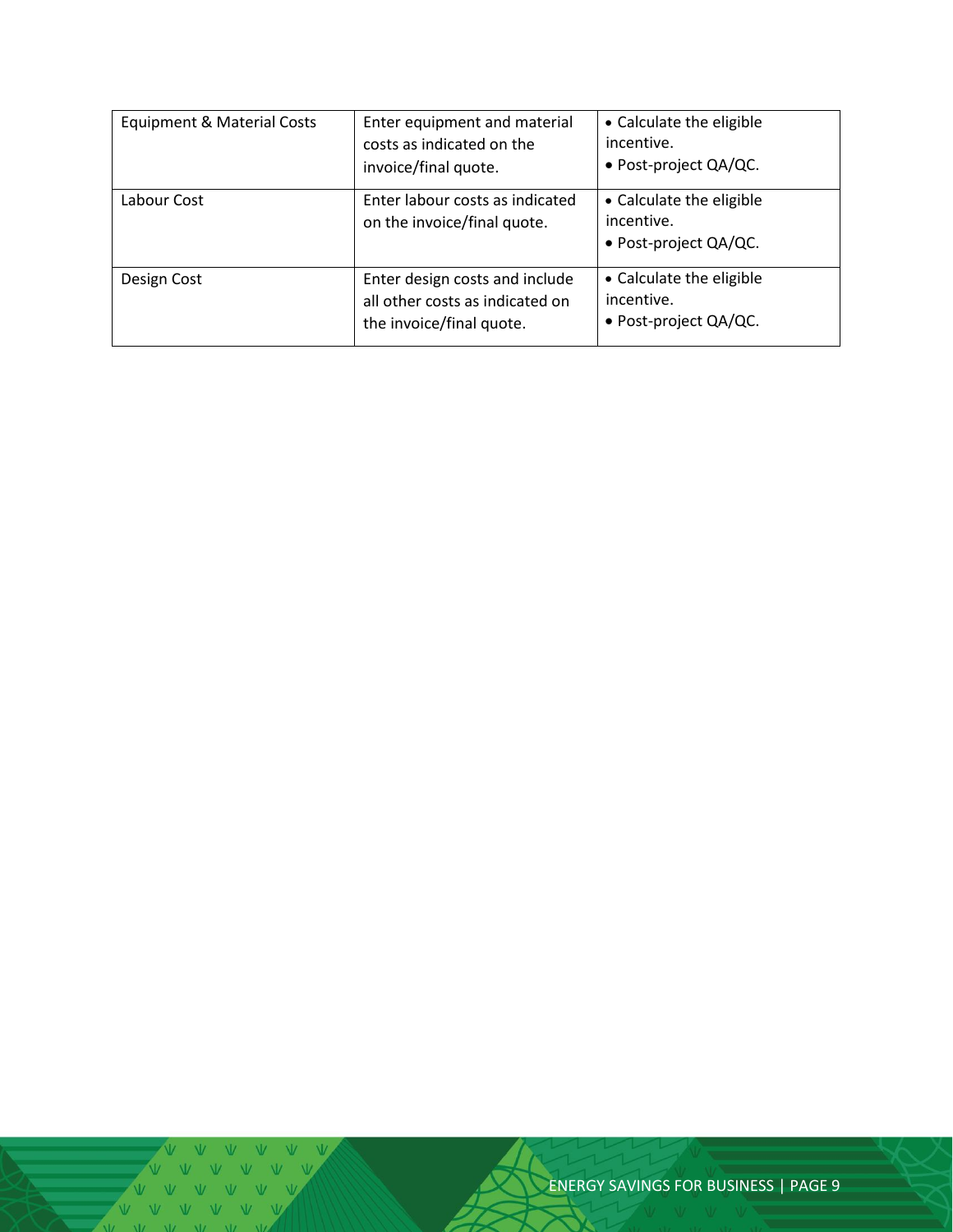#### <span id="page-9-0"></span>**STEP 5 OF PRE-PROJECT APPLICATION: ALL PROCESS HEATING MEASURES**

| <b>Field</b>                         | <b>What to Enter</b>                                                                                                                                                                                                                                                                                                                        | <b>How Data or Input Provided is</b><br><b>Used</b>                                                                |
|--------------------------------------|---------------------------------------------------------------------------------------------------------------------------------------------------------------------------------------------------------------------------------------------------------------------------------------------------------------------------------------------|--------------------------------------------------------------------------------------------------------------------|
| Cost Quote                           | Quote or invoice should be<br>itemized to include quantity,<br>brand, model numbers for<br>equipment, applicant name,<br>contractor name, facility address<br>and date (Sample quote provided<br>in the Appendix).<br>Costs should be indicated<br>separately for:<br><b>Equipment and Material</b><br>Labour<br>Design and Others<br>Taxes | • Cross-reference against<br>provided costs.<br>• Calculate the eligible<br>incentive.<br>• Post-project $QA/QC$ . |
| <b>Electricity Bill for Facility</b> | Upload the most recent<br>electricity bill available for the<br>facility.                                                                                                                                                                                                                                                                   | • Ascertain rate class.                                                                                            |

#### <span id="page-9-1"></span>**POST-PROJECT APPLICATION**

Note that for the post-project application, you will be required to confirm that no changes were made from the pre-project application, unless an Application Change Approval Notice was issued by ERA. In terms of documents required, you will need to provide evidence of the following:

- Invoice for Project Costs
- Proof of Payment for Project Costs
- Conditions stated in the Notice of Pre-Approval

Participant may be subject to a QA/QC check and asked for additional documentation to facilitate a site visit.